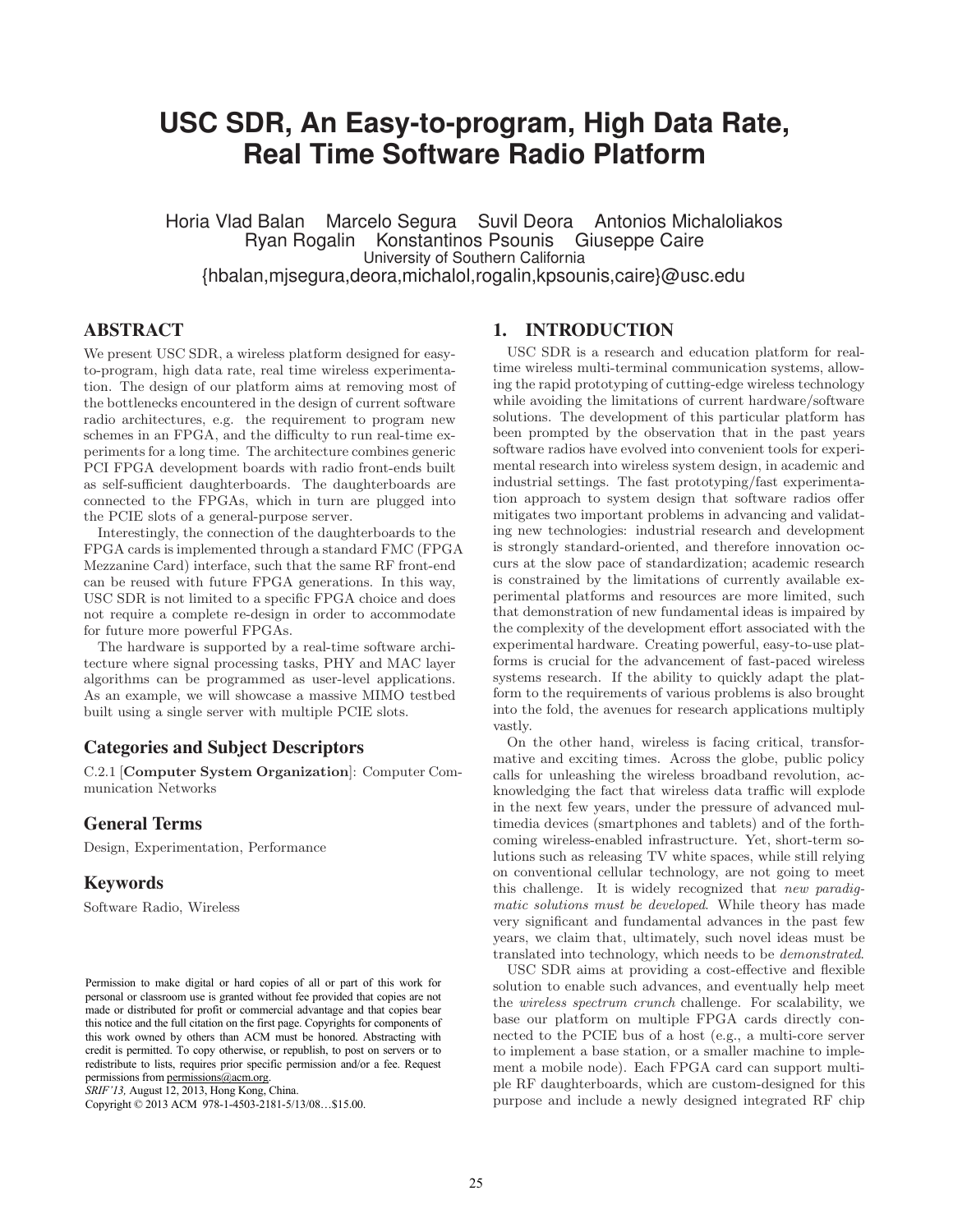capable of extensive frequency flexibility. This unique feature will be instrumental for the implementation of *White Space*-oriented dynamic spectrum sharing schemes. The proposed architecture transfers the baseband complex samples directly to/from the host's RAM (direct memory access), thus avoiding the bottlenecks of Ethernet or USB interfaces. While the most computationally demanding tasks can be executed by the FPGAs, most of the physical layer signal processing and the upper layer protocols are performed by the host's processor, making the development of real-time operations not more complicated than writing and compiling Matlab/C code.

#### 2. RELATED WORK

Established software radio research platforms include USRP [8], WARP [15], SORA [13] and OpenAir [1] and National Instruments' PXI platform[14].

USRP provides an advanced platform for MIMO experimentation, being capable of sending and receiving synchronously from a large number of front-ends. The interface to the host computer is realized over Ethernet, somehow limiting the real-time responsiveness of the platform. The main advantage of USRP is its perfect match to the GNU Radio software suite, allowing for easy application development.

WARP is a self-contained platform for MIMO experimentation, offering up to four commonly clocked RF front-ends. The interfacing to the host is again done over Ethernet. While it is possible to extend the platform for multiple host simultaneous transmission and for high data transfer rates through the Ethernet ports, these extensions are somehow more involved than in the case of USRP. However, the high number of logic slices available on the WARP FPGA make it a good candidate for very constrained real-time signal processing applications, such as distributed MIMO [4] or massive MIMO [17].

SORA and OpenAir are quite similar to our own platform design. The main difference is that both platforms are developed using custom FPGA board implementations, while we have chosen to interface the RF front-ends with generic FPGA boards.

PXI is a very advanced data-acquisition and transmission platform, however its cost makes it prohibitively expensive to most academic institutions. In comparison, in our case the cost of two daughterboards are comparable to the cost of the generic FPGA board (about \$ 3500) and dominated by the cost of the computational back-end (i.e. the server machine). We believe that a typical installation of a massive MIMO system with four Xilinx FPGA cards support up to 16 antennas can be realized for about \$20.000 to \$30.000, depending on the availability of academic licensing terms for parts of the system.

## 3. PLATFORM DESCRIPTION

The USC SDR platform is based on combining specially designed RF front-ends with generic FPGA boards configured as PCIE cards. The FPGA boards can be hosted in servers, with sufficient processing power needed by a multiplechannel SDR implementation of a massive MIMO base station. We envisage 16 antennas per server, with up to 4 servers connected into a cluster, for a total maximum of 64 jointly processed antennas. Also, the same configuration can be installed on smaller and inexpensive hosts in order to implement user terminals with one or two antennas, emulating typical smartphone or tablet setup. The main components of our system are generic FPGA boards, custom-made RF daughterboards and servers, as detailed in the following.

The FPGA boards. We use generic Xilinx evaluation boards instead of dedicated designs created for SDR applications, as used in all the existing solutions such as WARP [15], USRP [8] or SORA [13]. This choice is motivated by the fact that, thanks to Moore's law and the large volumes of production, generic evaluation boards are available at significantly lower prices and are evolve rapidly in time, from generation to generation. Hence, USC SDR is be able to leverage the evolution of FPGA technology, avoiding future bottlenecks. As a matter of fact, there are almost no advantages in hosting an SDR design on a dedicated board. The reason why state of the art platforms have chosen this approach can be explained by the fact that, in the past, generic FPGA evaluation boards could not easily host dedicated RF daughterboards. However, this is now fully supported by the latest generation of Xilinx evaluation boards, through a standardized interface that effectively decouples the RF components from the baseband signal processing components, allowing a custom-designed RF daughterboard to be compatible with future generations of generic FPGA hosting boards. This standardized interface, called FMC (FPGA Mezzanine Card), was developed by Xilinx for the purpose of fostering the development of application-tailored, small daughterboards. Thanks to this standardization, the daughterboards are guaranteed to be compatible with the next generations of FPGA components, extending the lifetime and the relevance of the daughterboard design. In fact, the appearance of the FMC has spawned a whole cottage industry of daughterboard design for various DSP applications.

We have acquired Xilinx VC707 FPGA boards, hosting the latest generation of Virtex 7 FPGA with 2800 DSP slices (significantly more than any other software radio currently available ) for our initial development. For the above reasons, we anticipate no problems in moving to newer generations of FPGAs, when they become available.

The Daughterboards. A central component of the USC SDR platform is a FMC-standard daughterboard hosting an RF chip custom-designed for LTE-compatible applications. The RF chip can operate over a channel bandwidth of 40 MHz at any carrier frequency from 50 MHz to 6 GHz. This key feature enables research, development and prototyping of dynamic spectrum allocation schemes and Cognitive Radio technologies. The board has been designed in-house, manufactured, tested and integrated with the FPGA digital design. This RF chip accepts an external clock reference in order to support multiple synchronous RF chains, and is programmable to a very large degree over a serial interface, achieving a large degree of flexibility and real-time reconfigurability.

The USC SDR daughterboard design includes the mentioned chip, ADC and DAC, all clocked to either a local oscillator or an external clock source. The board exports the sampling clock to the FPGA synchronous DSP operations. USC SDR allows a number of such boards to be driven by a common clock reference, with the RF front-ends, ADCs, DACs and signal processing designs in the FPGAs all operating phase coherently and timing synchronous. In this way, the FPGA boards would present to the hosting server mul-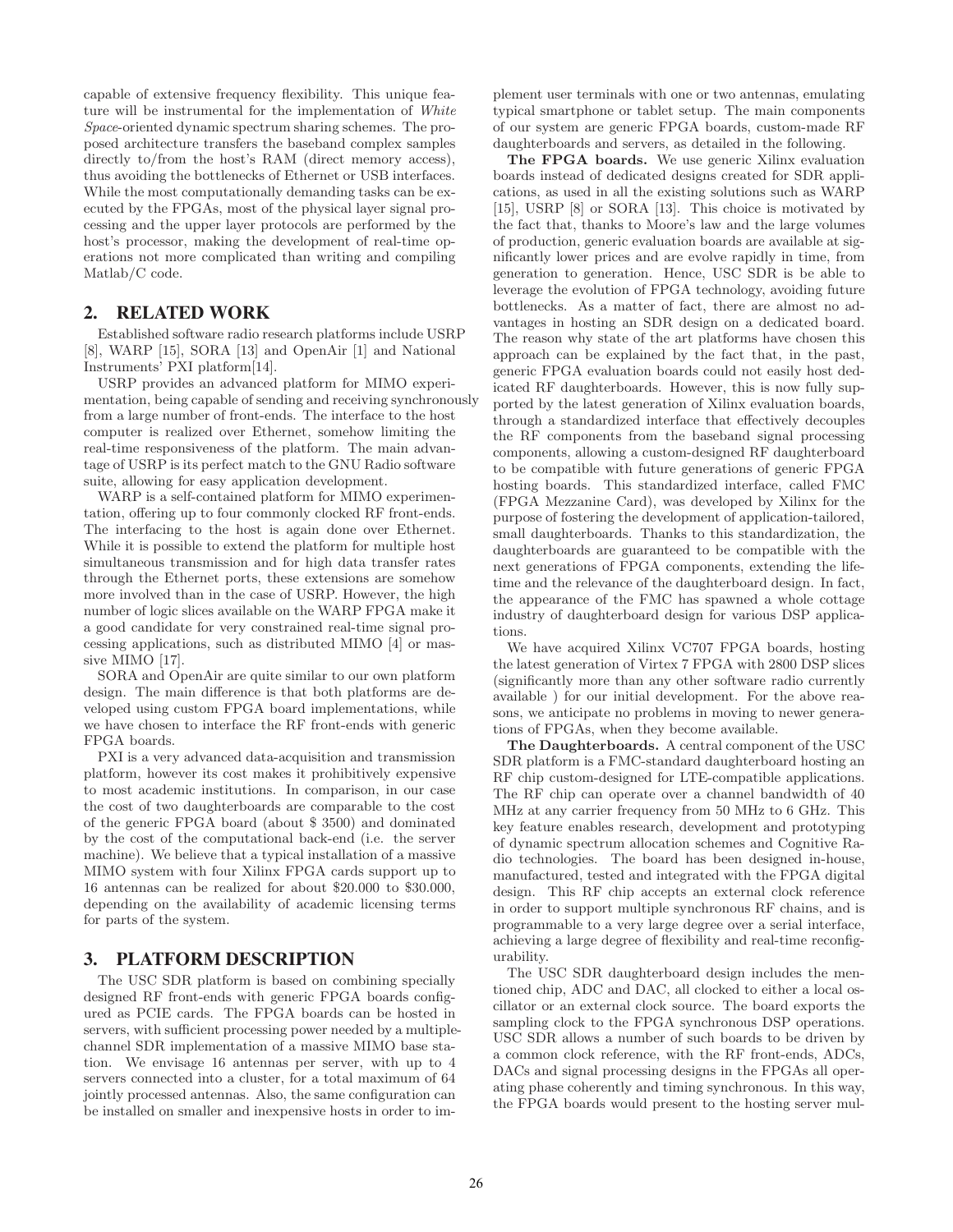

Figure 1: The USC SDR architecture leverages existing commercially- and institutionally-available hardware to reduce development time and costs. The use of general-purpose hardware allows USC SDR to scale to massive levels at a lower cost than existing SDR platforms.

tiple phase-coherent channels with commonly timestamped waveforms, as required in a MIMO system.

Each VC 707 board can host two daughterboards. Since the RF chip supports two parallel channels, it results that we could process up to four receive channels and four transmit channels per FPGA board.

The hosting servers. In order to implement a base station with up to 64 antennas, We acquired servers with up to 6 PCIE express slots each and a sufficient number of processing cores for receiving and sending the waveforms in real time. Previous research done with the SORA platform [13] has shown that 802.11a/g signals can be processed in real-time using two processor cores at 2.66 GHz. Since each machine would be processing up to 24 channels simultaneously, the number of required cores is 48. Such server machines are commonly available today. The design of the data transfer architecture tries to ensure that such a scaling is possible by avoiding all possible sources of bottlenecks. In particular, the PCIE transfers to the FPGA boards are implemented using scatter-gather transfers, which removes the necessity for copying the data to continuous kernel memory regions before DMA operations and allows the different processors and PCIE endpoints to operate independently. Benchmarking the throughput scalability brought by this architectural choice is an important point in the evaluation of our platform and we plan to publish the relevant data as soon as it becomes available. Initially, we have hosted the PCIE boards outside the server chassis and linked them with PCIE cables in order to avoid any spacing/interference problems. If the interference effects inside the chassis prove to be small and easily solvable, the boards will be installed in the chassis itself.

We are developing a Linux-based software stack consisting of a driver for the FPGA board which will move the waveforms samples to and from the main host RAM and expose them to userspace as a memory mapped device. The waveforms can thus be directly accessed by userspace programs through a zero-copy mechanism. The userspace programs can be run without preemption (i.e. full real-time) if a Linux kernel scheduler extension such as RTLinux is used.

## 4. APPLICATIONS

In the past years our team has been active in the field of multiuser MIMO and distributed multiuser MIMO transmission. To support our work we have developed a large amount of Matlab and C code that implements OFDM modulation and MIMO OFDM transmission. We plan to reuse that body of code as the basis of physical layer applications realized on our platform. The platform offers new possibilities for experimenting at the MAC layer. The MAC layer functionality (some of which, such as ACKs, requires FPGA logic support) remains to be implemented on a per-application basis.

Massive MIMO in a multi-cell environment: One of the most remarkable recent success stories in information theory is the determination of the capacity region of the MIMO broadcast channel[5, 21, 10, 22]. Key to achieve the promised gains [19, 20, 5] is that sufficiently accurate channel state information is provided to the transmitter [7]. The possibility of providing such information depends critically on the predictability of the underlying wireless channel [18].

In [12], a very large number of antennas at each base station is considered and TDD reciprocity is exploited in order to estimate the channel from the training symbols sent by the users in the uplink direction. In the limit of infinite base station antennas per user, this "massive"MIMO scheme yields very attractive performance. In addition, such performance can be achieved by the simplest of all linear precoders: the so-called conjugate beamforming. The recent work [9] provides a more refined theoretical analysis of the performance and system optimization of a massive MIMO systems in the regime of large but finite number of antennas per user. In particular, it shows that in this realistic regime the choice of the multiuser MIMO precoding scheme is *very important*, and that the gain of regularized zero-forcing beamforming over conjugate beamforming is very significant, unless the number of base station antennas per user grows to impractically large values.

In the recent work [17], a team at Rice university demonstrated the implementation of a 64-antenna base station based on WARP called "Argos". Conjugate beamforming is a reasonable option for real-time operations, since transferring the estimated channel coefficients from the uplink training phase, computing the precoder and transferring back the precoded signals to all the antennas in real-time requires significant backplane throughput. However, it is known that a 16 antenna base station with regularized zero-forcing precoding can significantly outperform a 64-antennas base station with conjugate beamforming [9]. We plan to use USC SDR in order to implement multiple massive MIMO base stations, with TDD reciprocity. Thanks to the high backplane capacity of USC SDR, we can demonstrate centralized multiuser MIMO precoding schemes in real time (such as zero-forcing precoding) on a single base station and, in the future, in a multi-cell environment with inter-cell interference.

In an early demonstration, we plan to perform multiuser transmission aided by downlink channel estimation in order to evidentiate the above gains. To this end, we plan to use a server with four to eight antennas and a number of singleantenna clients.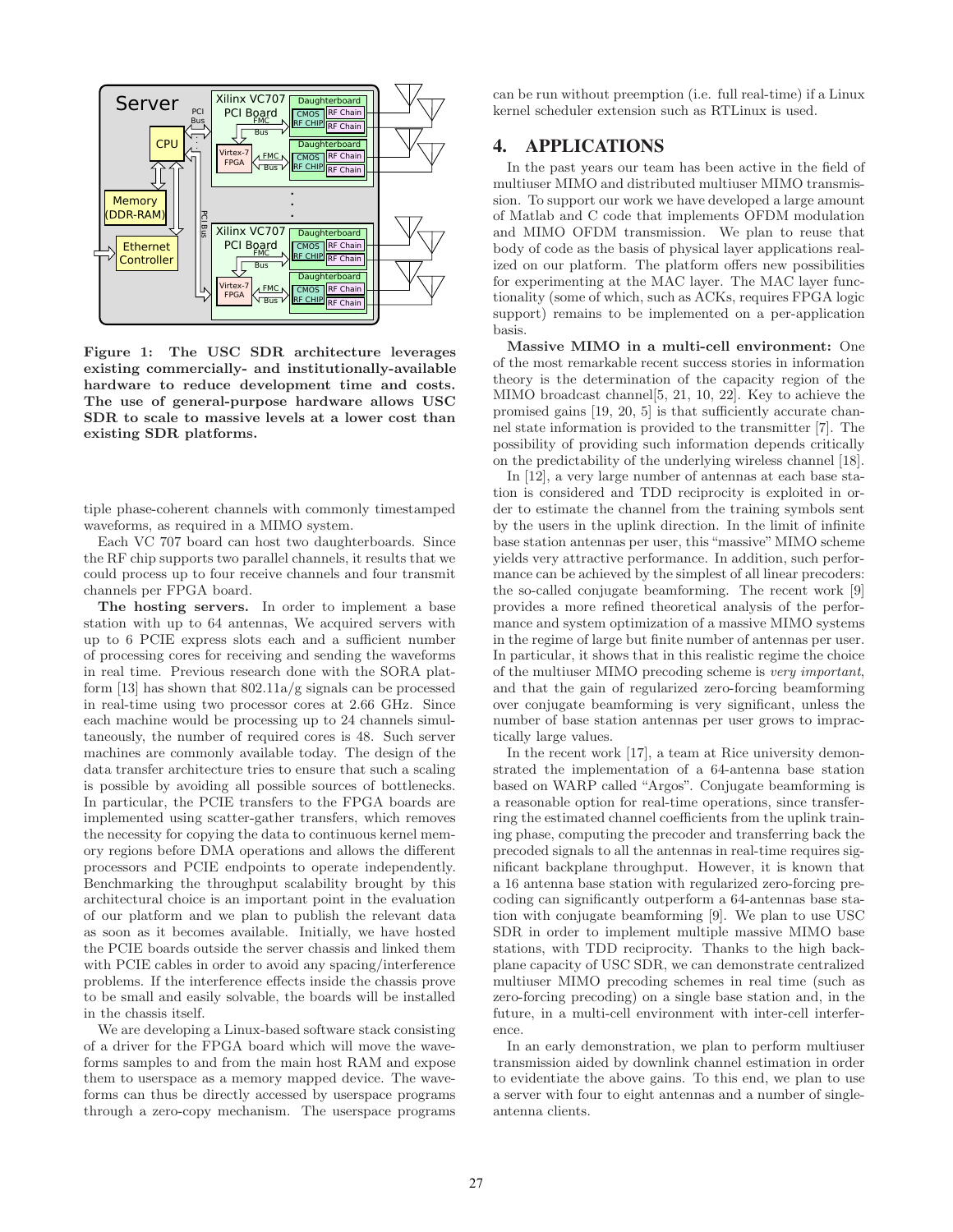Distributed multiuser MIMO: Distributed multiuser MIMO (also known as "Network MIMO" or "Cooperative Multi-Point") consists of coordinating a large number of antennas at different and spatially separated nodes, which can share data at high speed through a wired backhaul, but without common sampling and RF clock and common timing information at the symbol level. While the theory of distributed multiuser MIMO is well developed for ideal synchronous models (see for example [23, 11]), the key implementation difficulty here consists to provide frequency and timing synchronism at a large number of spatially separated transmitters, each driven by its own clock, in a scalable and robust way. We have significant work in progress in the theoretical study and SDR implementation of distributed multiuser MIMO (see [4, 3, 16]). USC SDR shall enable us to demonstrate a truly real-time large scale distributed multiuser MIMO setting, implementing the synchronization schemes [16].

Cognitive MIMO radio systems: Cognitive radio is a general paradigm advocating dynamic spectrum reuse, such that an unprecedented density of "localized" links can coexist by intelligently sharing the same frequency band [6]. As this "super-dense" spatial reuse of the wireless spectrum is the key to meet the spectrum crunch challenge of the nest 5-10 years. We will implement a cognitive scenario formed by a "legacy" base station (modeling the primary system) and several point-to-point MIMO cognitive links (secondary system), trying to establish their point to point connections by exploiting the holes in the time-frequency and space domain. In particular, as far as exploiting the antenna domain is concerned, we aim at demonstrating our recently proposed *Reverse TDD* scheme [2] showing that, when the secondary nodes have multiple antennas, they can sustain high transmission rates without significantly impacting the primary system performance.

#### 5. DEMO DESCRIPTION

We will demonstrate the functioning USC SDR platform capable of transmitting and receiving waveforms over multiple channels and exposing them to user-level software for real-time processing.

To our knowledge, USC SDR offers a unique combination of low-cost, high availability hardware foundation, high data transfer rates, real-time programability at the userlevel, MIMO capabilities and ease of use. We intend to demonstrate all these aspects of the platform through example applications.

Our software stack allows us to perform real-time downlink transmission based on a tight channel estimation loop. While the timing of the current software does not allow for the implementation of a CSMA/CA MAC protocol, we will demonstrate real-time channel adaptation in the multiuser MIMO downlink.

We plan to use in the demonstration a single FPGA card with two RF daughterboards and four antennas, operating over 20 MHz wide channels.

#### 6. REFERENCES

- [1] The OpenAir interface website.
- [2] A. Adhikary and G. Caire. On the coexistence of macrocell spatial multiplexing and cognitive femtocells. *arXiv preprint arXiv:1202.1449*, 2012.
- [3] H. V. Balan, R. Rogalin, A. Michaloliakos, K. Psounis, and G. Caire. AirSync: Enabling Distributed Multiuser MIMO with Full Spatial Multiplexing. Submitted to IEEE Transactions on Networking, July 2012.
- [4] H. V. Balan, R. Rogalin, A. Michaloliakos, K. Psounis, and G. Caire. Achieving high data rates in a distributed mimo system. In *Proceedings of the 18th annual international conference on Mobile computing and networking*, Mobicom '12, pages 41–52, New York, NY, USA, 2012. ACM.
- [5] G. Caire and S. Shamai. On the achievable throughput of a multiantenna Gaussian broadcast channel. *IEEE Trans. Info. Theory*, 49(7):1691–1706, July 2003.
- [6] N. Devroye, P. Mitran, and V. Tarokh. Achievable rates in cognitive radio channels. *IEEE Trans. Info. Theory*, 52(5):1813–1827, May 2006.
- [7] P. Ding, D. J. Love, and M. D. Zoltowski. Multiple antenna broadcast channels with shape feedback and limited feedback. *IEEE Trans. Signal Processing*, 55(7):3417–3428, July 2007.
- [8] Ettus Research LLC. Universal Software Radio Peripheral. In *http://www.ettus.com/index.html*.
- [9] H. Hoon, G. Caire, H. C. Papadopoulos, and S. A. Ramprashad. Achieving "Massive MIMO" Spectral Efficiency with a Not-so-Large Number of Antennas. *IEEE Trans. Wireless Commun.*, 11(9):3226 – 3239, 2012.
- [10] N. Jindal and A. Goldsmith. Dirty-paper coding versus TDMA for MIMO broadcast channels. *IEEE Trans. Info. Theory*, 51(5):1783–1794, May 2005.
- [11] P. Marsch and G. Fettweis, editors. *"Coordinated Multi-Point in Mobile Communications"*. Cambridge University Press, 2011.
- [12] T. Marzetta. Noncooperative cellular wireless with unlimited numbers of base station antennas. *Wireless Communications, IEEE Transactions on*, 9(11):3590 –3600, november 2010.
- [13] Microsoft Corporation. Sora Microsoft Research. In *http://research.microsoft.com/en-us/projects/sora/*.
- [14] National Instruments. National instruments PXI platform.
- [15] Rice University. Wireless open-Access Research Platform. In *http://warp.rice.edu/trac/*.
- [16] R. Rogalin, O. Bursalioglu, H. Papadopoulos, G. Caire, A. Molisch, A. Michaloliakos, H. V. Balan, and K. Psounis. Scalable Synchronization and Reciprocity Calibration for Distributed Multiuser MIMO.
- [17] C. Shepard, H. Yu, N. Anand, L. Li, T. Marzetta, R. Yang, and L. Zhong. Argos: Practical many-antenna base stations. *SIGCOMM Comput. Commun. Rev.*, Aug. 2012.
- [18] H. Shirani-Mehr and G. Caire. Parametric channel estimation and prediction, with applications to channel state feedback for MIMO downlink schemes. In *Proc. Asilomar Conf. Signals, Systems, and Computers*, Oct. 2008.
- [19] S. S. (Shitz) and A. D. Wyner. Information-theoretic considerations for symmetric, cellular, multiple-access